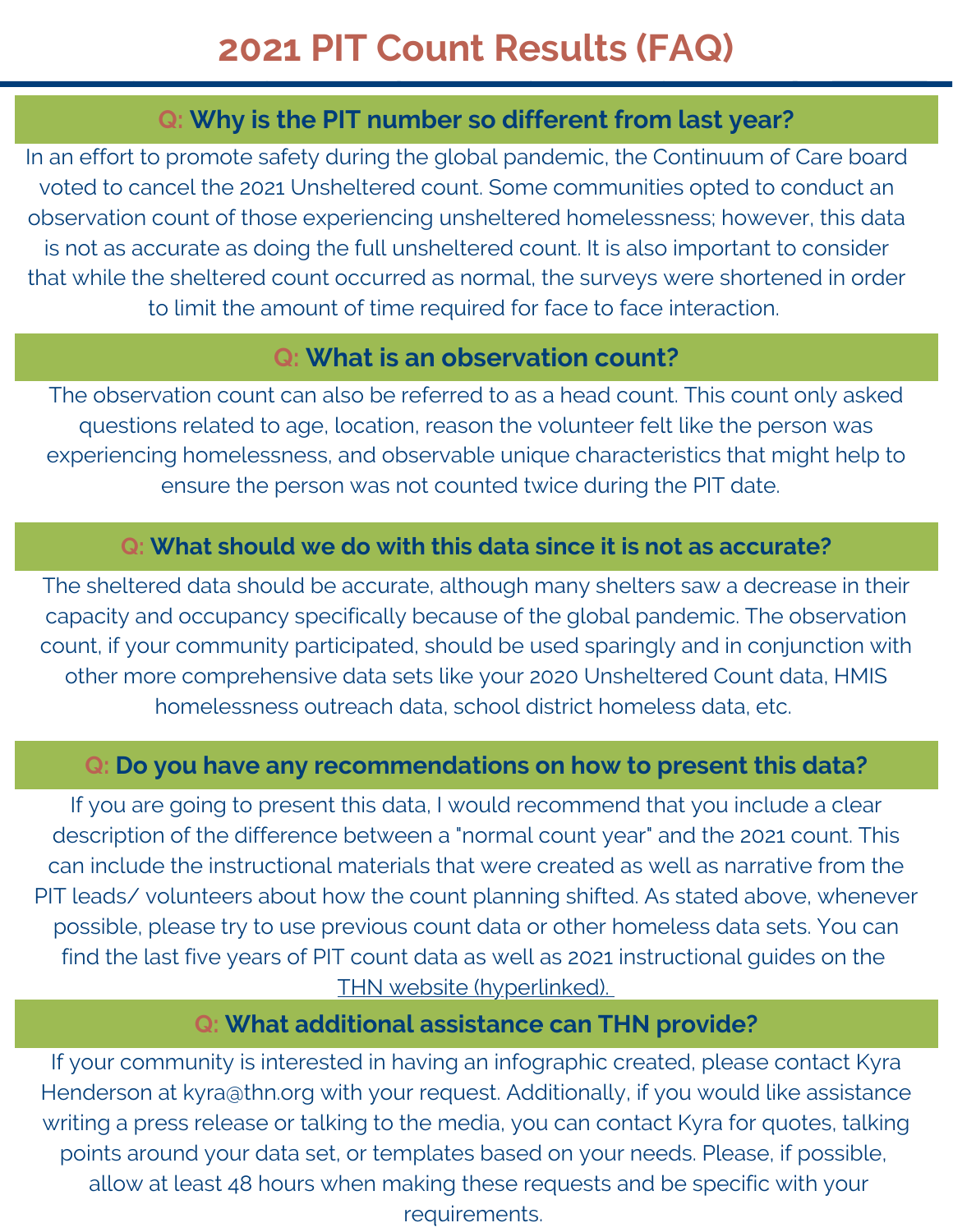### **Observation Surveys**

### **Number of observation surveys:** 42

| <b>Age Range</b>  |                |
|-------------------|----------------|
| Under 5 years old | $\pmb{0}$      |
| 5-12 years old    | $\pmb{0}$      |
| 13-17 years old   | $\pmb{0}$      |
| 18-24 years old   | $\pmb{0}$      |
| 25-34 years old   | 8              |
| 35-44 years old   | $16\,$         |
| 45-54 years old   | 15             |
| 55-61 years old   | $\overline{2}$ |
| 62+ years old     | $\mathbf{1}$   |
| <b>Total</b>      | 42             |

### **What made you believe the person was experiencing homelessness?**

| Activity (Panhandling. Sleeping outside. Sleeping<br>in vehicle. Etc.)                         | 15 |
|------------------------------------------------------------------------------------------------|----|
| Appearance (Carrying personal belongings/<br>clothing that wouldn't protect from the elements) | 12 |
| Prior interactions/known to be unhoused                                                        | 10 |
| They are accessing services for those                                                          |    |
| experiencing homelessness                                                                      | 17 |
| They informed me they are unhoused                                                             | 16 |
| Total                                                                                          | 70 |

### **Where did you encounter this individual?**

| Abandoned building/structure                       |              |
|----------------------------------------------------|--------------|
| Bus, train station, airport                        |              |
| Outdoor encampment                                 | 0            |
| Park                                               | 2            |
|                                                    |              |
| Service Provider (soup kitchen, day shelter, etc.) | 27           |
| <b>Street or sidewalk</b>                          | 10           |
| Under bridge/overpass                              | $\mathbf{0}$ |
| Vehicle                                            |              |
| Total                                              | 42           |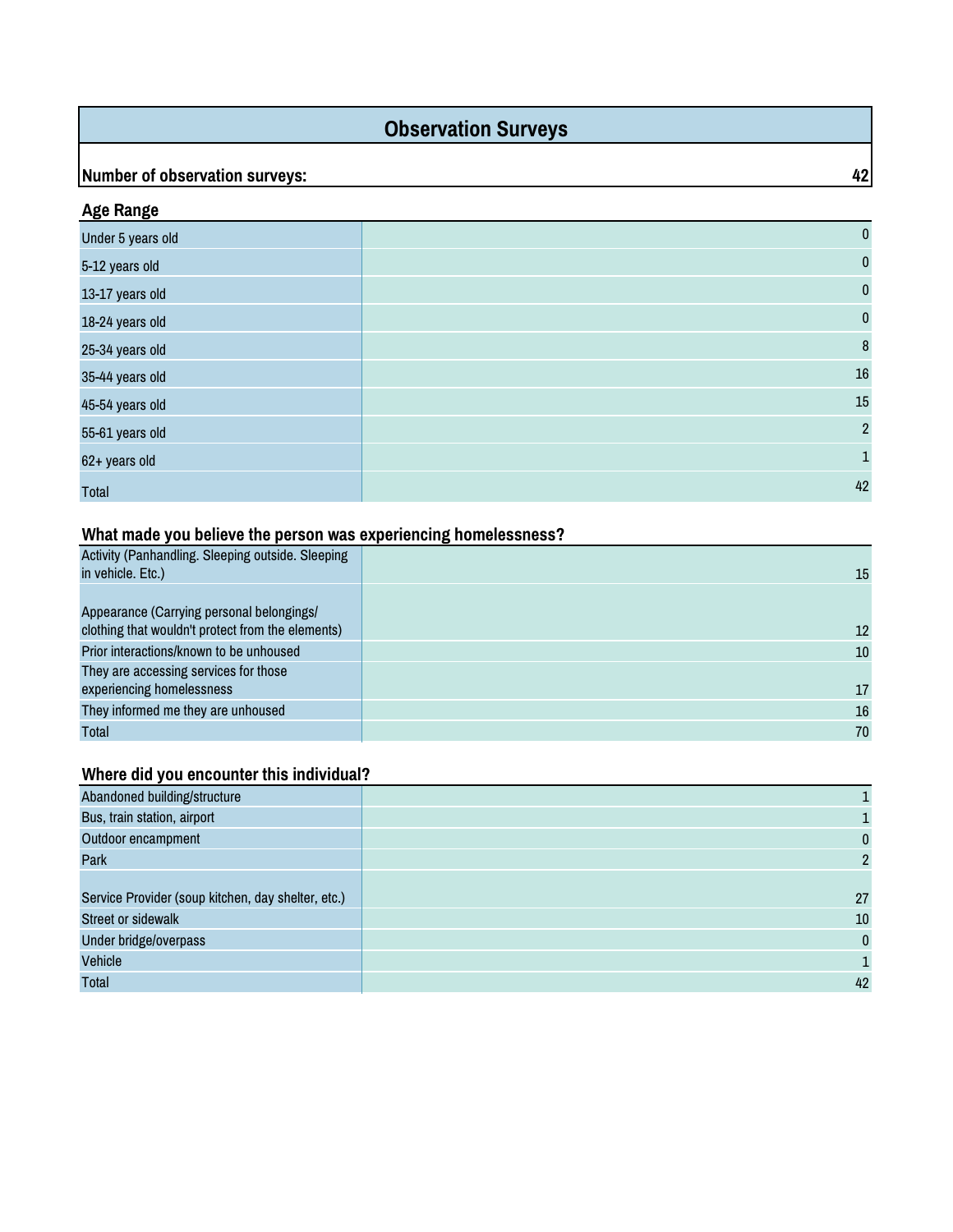# HUD Point in Time Report - Sheltered

| Count:        | <b>Texas Balance of State 2021 PIT Count</b> | Geography:    | <b>Lubbock</b>           |
|---------------|----------------------------------------------|---------------|--------------------------|
| Organization: | <b>All Organizations</b>                     |               |                          |
| Project:      | <b>All Projects</b>                          | Project Type: | <b>All Project Types</b> |
| Created by:   | Henderson, Kyra                              | Created on:   | 03/08/2021 12:02 PM      |



| <b>Total Persons</b>              | 187            |
|-----------------------------------|----------------|
| Adults $(18+)$                    | 154            |
| Children (Under 18)               | 33             |
| <b>Unknown Age</b>                | $\pmb{0}$      |
| Unknown Age - Believe to be Adult | $\pmb{0}$      |
| Unknown Age - Believe to be Child | $\pmb{0}$      |
| Young Adults (18-24)              | 13             |
| Female                            | 75             |
| Male                              | 95             |
| Transgender                       | $\pmb{0}$      |
| <b>Chronically Homeless</b>       | $13\,$         |
| <b>Veterans</b>                   | $\overline{7}$ |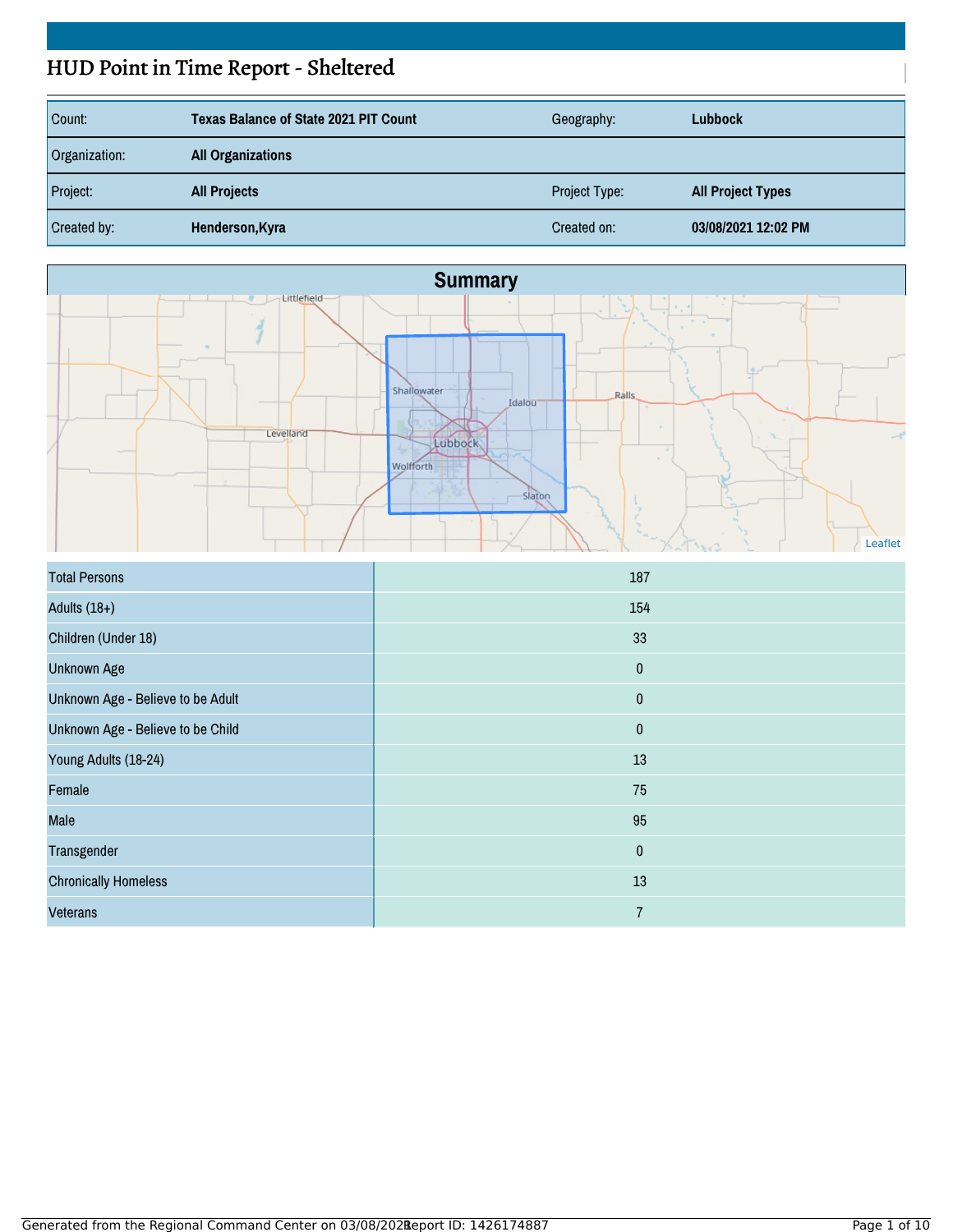

| <b>Data Quality Checks</b>               |              |
|------------------------------------------|--------------|
| <b>Persons Missing Age Information</b>   | $\mathbf{0}$ |
| <b>Persons Missing Sleeping Location</b> | $\mathbf{0}$ |
| <b>Persons Missing Gender</b>            | 15           |
| <b>Persons Missing Ethnicity</b>         | 17           |
| <b>Persons Missing Race</b>              | 9            |
| Persons Missing Relation to HoH          | 0            |
| Persons with Unknown Household Type      | 0            |

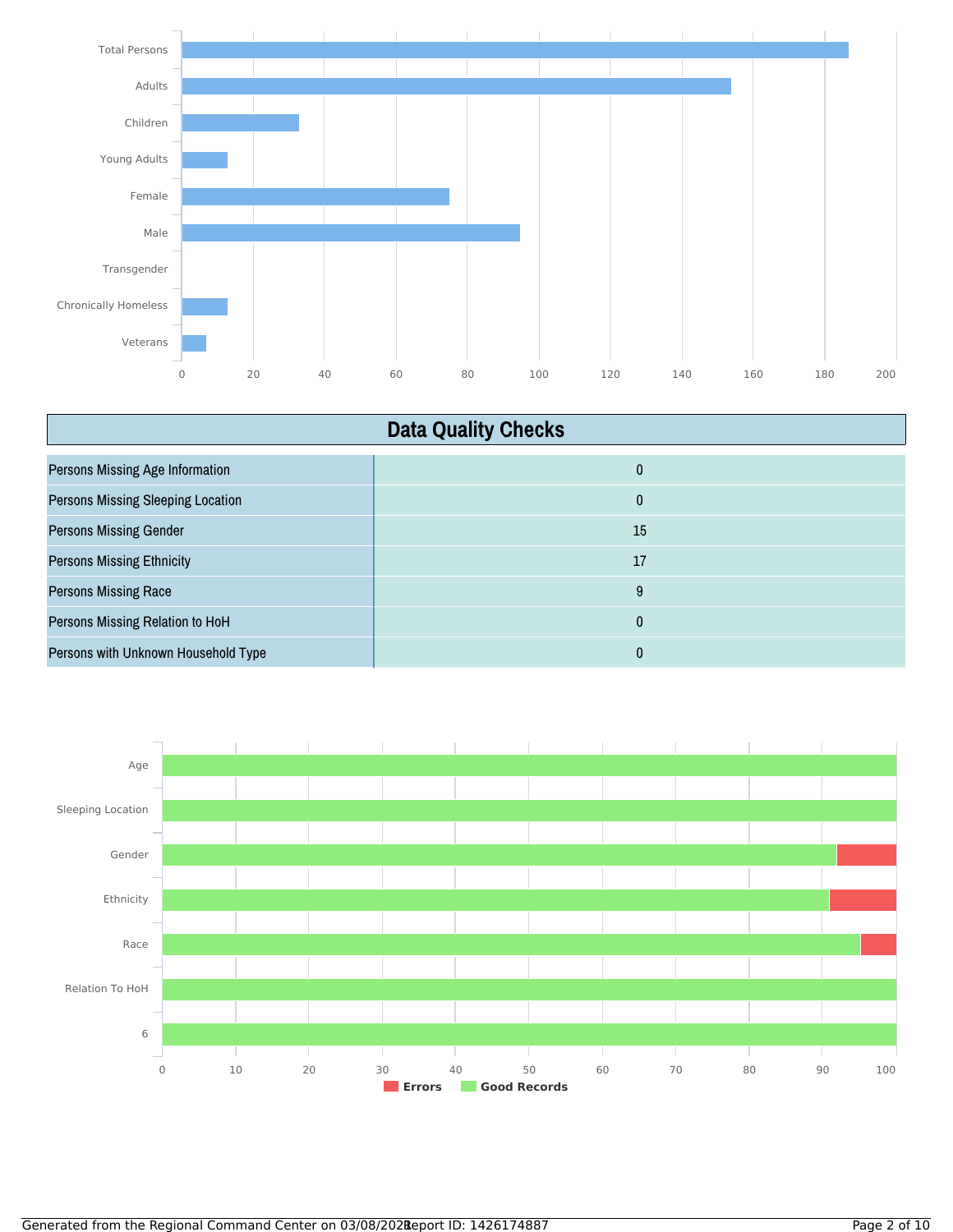### **All Households**

### **Households with at Least one Adult and One Child**

| Household and Person Breakdown                                                         |                                                                                                         |
|----------------------------------------------------------------------------------------|---------------------------------------------------------------------------------------------------------|
| <b>Total Number of Households</b>                                                      | 17                                                                                                      |
| <b>Total Number of Persons</b>                                                         | 51                                                                                                      |
| Number of Children (Under 18)                                                          | 33                                                                                                      |
| Number of Young Adults (18-24)                                                         | $\sqrt{3}$                                                                                              |
| Number of Adults (25+)                                                                 | 15                                                                                                      |
| Gender                                                                                 |                                                                                                         |
| Female                                                                                 | 28                                                                                                      |
| Male                                                                                   | 16                                                                                                      |
| Transgender                                                                            | $\pmb{0}$                                                                                               |
| <b>Gender Non-conforming</b>                                                           | $\pmb{0}$                                                                                               |
| Ethnicity                                                                              |                                                                                                         |
| Non-Hispanic/Non-Latino                                                                | 15                                                                                                      |
| Hispanic/Latino                                                                        | 28                                                                                                      |
| Race                                                                                   |                                                                                                         |
| White                                                                                  | 42                                                                                                      |
| <b>Black or African-American</b>                                                       | $\bf 8$                                                                                                 |
| Asian                                                                                  | $\pmb{0}$                                                                                               |
| American Indian or Alaska Native                                                       | $\pmb{0}$                                                                                               |
| Native Hawaiian or Other Pacific Islander                                              | $\pmb{0}$                                                                                               |
| Multiple                                                                               | $\mathbf{1}$                                                                                            |
| <b>Chronically Homeless</b>                                                            |                                                                                                         |
| <b>Total Number of Households</b>                                                      | $\pmb{0}$                                                                                               |
| <b>Total Number of Persons</b>                                                         | $\pmb{0}$                                                                                               |
| Race                                                                                   | Gender                                                                                                  |
| <b>Black or African American</b><br>White<br><b>American Indian</b><br>Native Hawaiian | Asian<br>Transgender<br><b>Female</b><br><b>Male</b><br><b>Multiple</b><br><b>Gender Non-conforming</b> |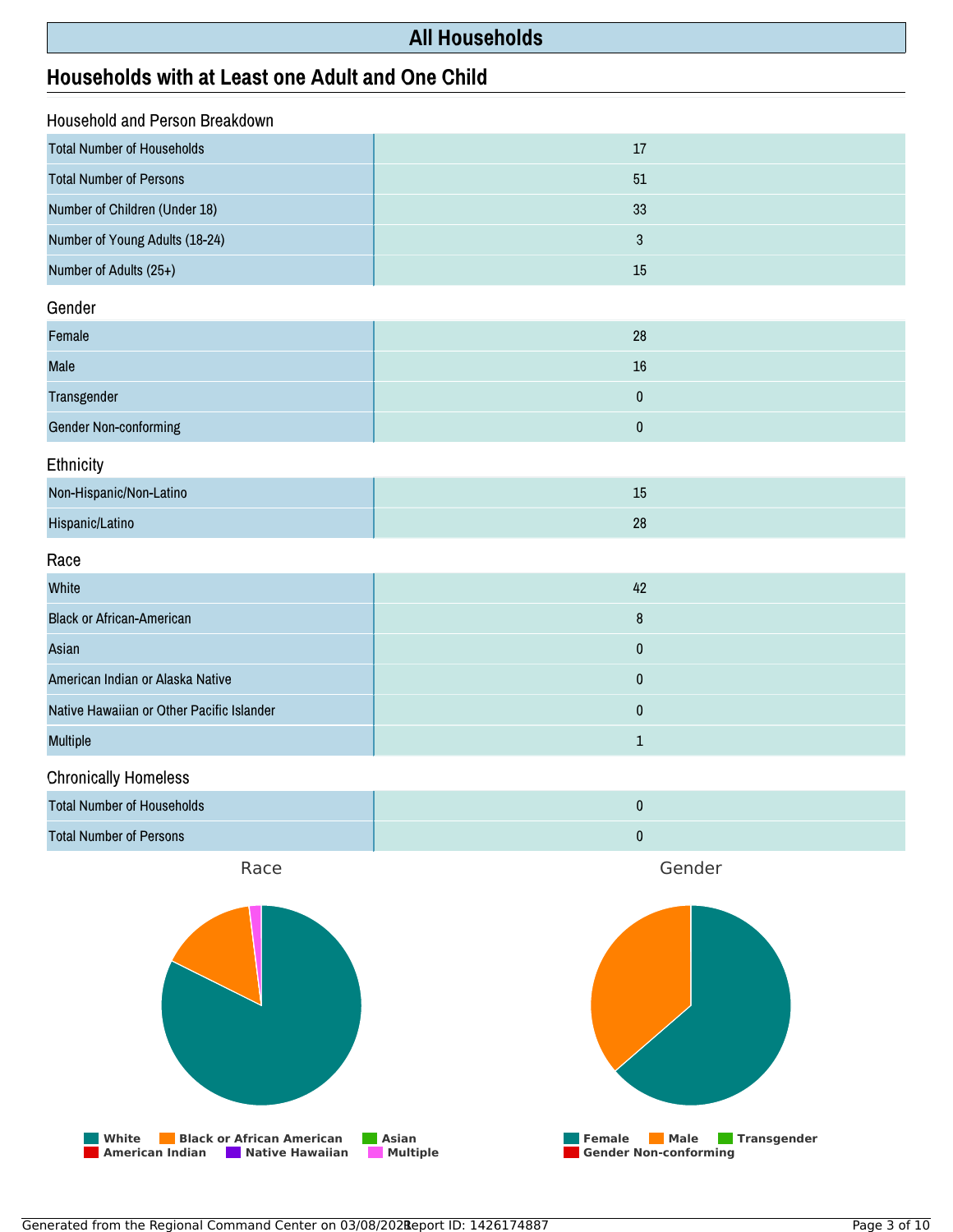### **Households without Children**

| Household and Person Breakdown    |     |  |
|-----------------------------------|-----|--|
| <b>Total Number of Households</b> | 133 |  |
| <b>Total Number of Persons</b>    | 136 |  |
| Number of Young Adults (18-24)    | 10  |  |
| Number of Adults (25+)            | 126 |  |

#### Gender

| Female                       | 47 |
|------------------------------|----|
| <b>Male</b>                  | 79 |
| <b>Transgender</b>           |    |
| <b>Gender Non-conforming</b> |    |

#### **Ethnicity**

| Non-Hispanic/Non-Latino | o7<br>οı |
|-------------------------|----------|
| Hispanic/Latino         | 39       |

#### Race

| White                                     | 84 |
|-------------------------------------------|----|
| <b>Black or African-American</b>          | 25 |
| Asian                                     |    |
| American Indian or Alaska Native          |    |
| Native Hawaiian or Other Pacific Islander |    |
| <b>Multiple</b>                           |    |

#### Chronically Homeless

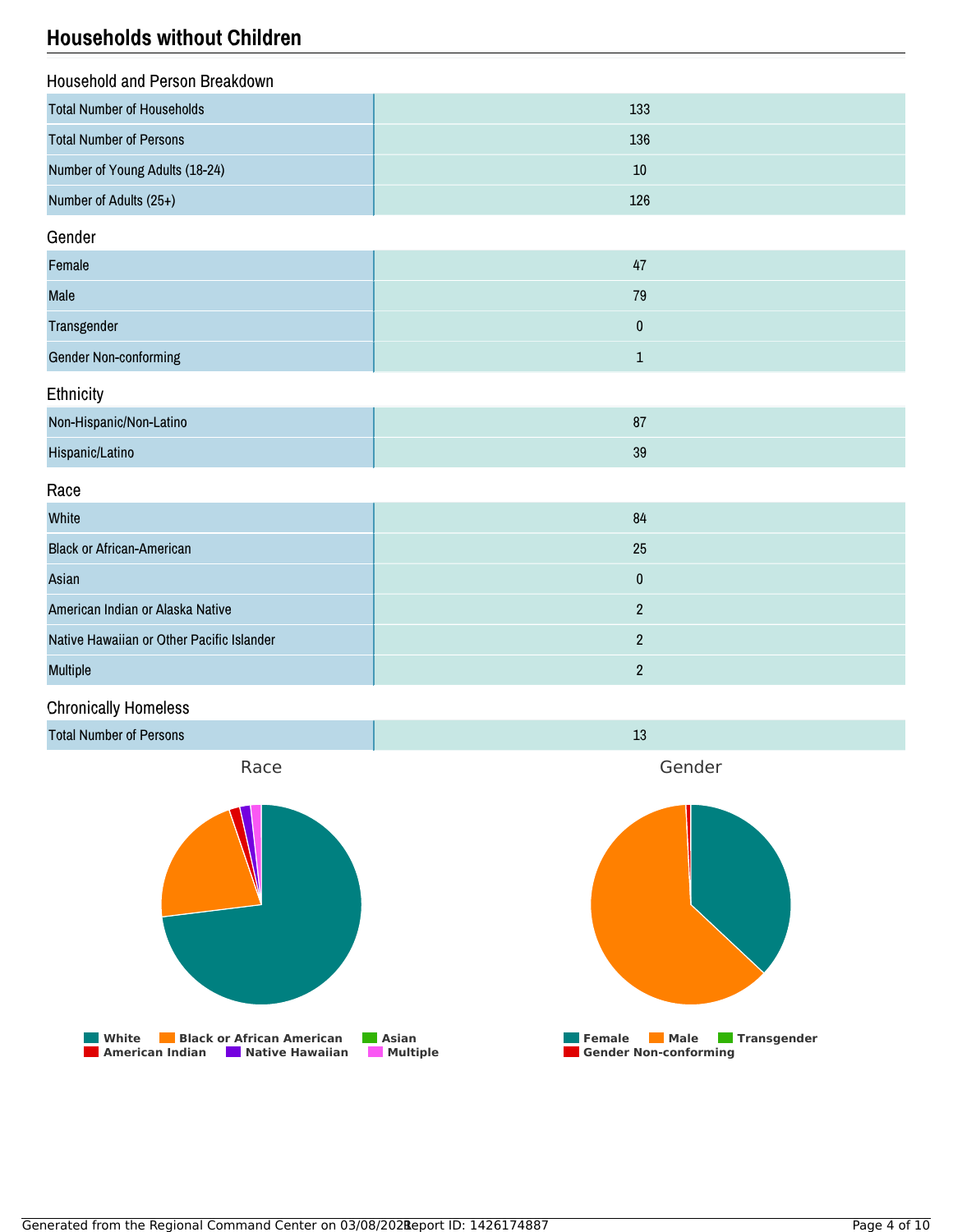### **Households with Only Children**

| Household and Person Breakdown            |           |
|-------------------------------------------|-----------|
| <b>Total Number of Households</b>         | $\pmb{0}$ |
| <b>Total Number of Children</b>           | $\pmb{0}$ |
| Gender                                    |           |
| Female                                    | $\pmb{0}$ |
| Male                                      | $\pmb{0}$ |
| Transgender                               | $\pmb{0}$ |
| <b>Gender Non-conforming</b>              | $\pmb{0}$ |
| Ethnicity                                 |           |
| Non-Hispanic/Non-Latino                   | $\pmb{0}$ |
| Hispanic/Latino                           | $\pmb{0}$ |
| Race                                      |           |
| White                                     | $\pmb{0}$ |
| <b>Black or African-American</b>          | $\pmb{0}$ |
| Asian                                     | $\pmb{0}$ |
| American Indian or Alaska Native          | $\pmb{0}$ |
| Native Hawaiian or Other Pacific Islander | $\pmb{0}$ |
| Multiple                                  | $\pmb{0}$ |
| <b>Chronically Homeless</b>               |           |
| <b>Total Number of Persons</b>            | $\pmb{0}$ |
| Race                                      | Gender    |



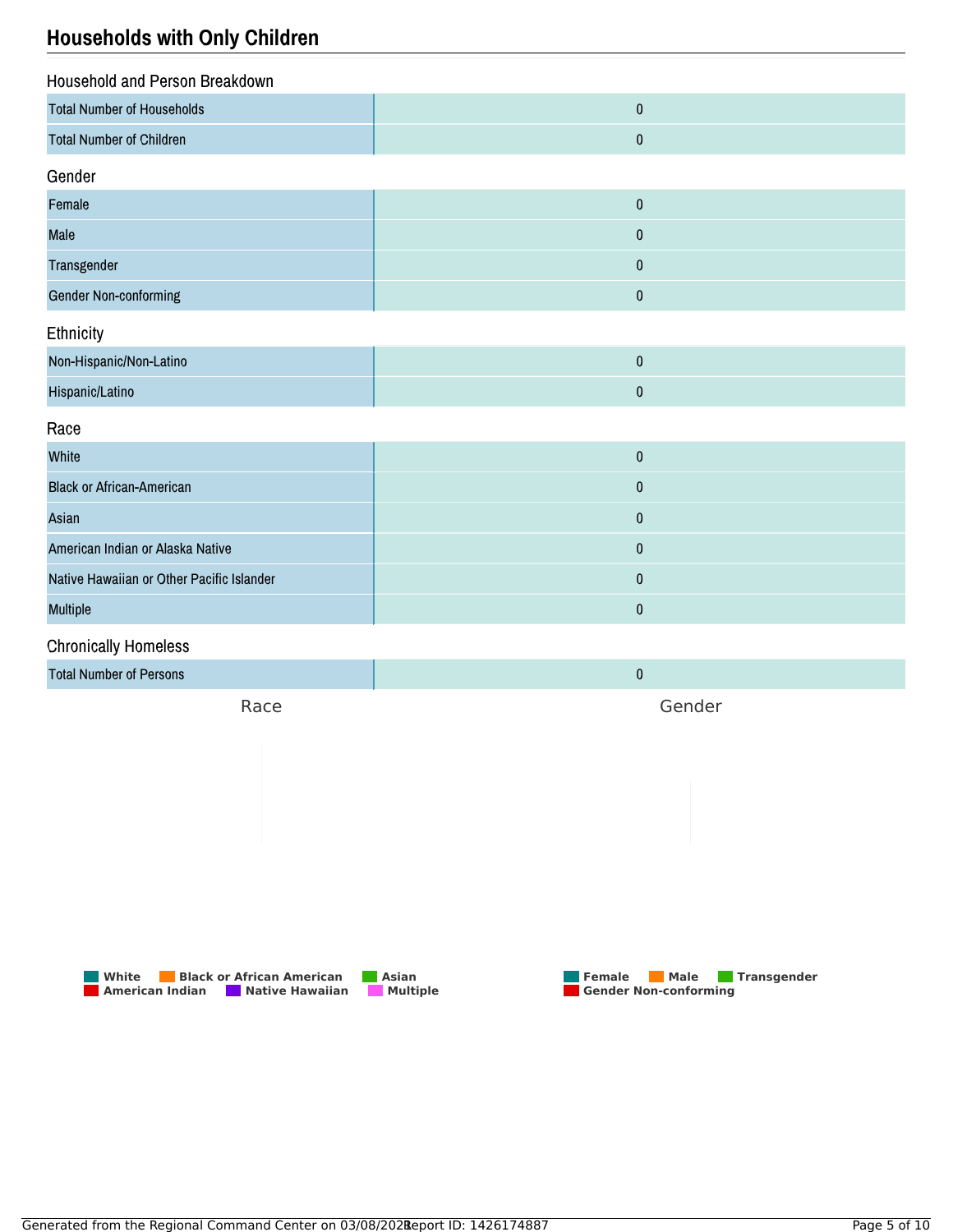### **Personal Information**

#### **Do you identify as lesbian, gay, bisexual, transgender, and/or queer (LGBTQ+)?**

| Yes        | $\mathbf b$  |
|------------|--------------|
| <b>No</b>  | 139          |
| Don't Know | <sup>n</sup> |
| Refused    |              |
| Total      | 145          |

#### **Are you experiencing homelessness because of COVID-19?**

| Yes          | 25  |
|--------------|-----|
| <b>No</b>    | 120 |
| Don't Know   | n.  |
| Refused      |     |
| <b>Total</b> | 146 |

**If you are experiencing homelessness because of COVID-19, what reason caused your current situation? (Select all that apply**

| Eviction                                             | $\overline{2}$ |
|------------------------------------------------------|----------------|
| Illness due to the COVID-19 virus                    | $\mathbf{0}$   |
| Loss of job                                          | 23             |
| Unable to pay rent/mortgage                          | 16             |
| Total<br>*Individuals could select multiple answers* | 41             |

### **Veteran Questions**

#### **What is the length of service in years?**

| Less than one year |                |
|--------------------|----------------|
| 1-4 years          | $\overline{4}$ |
| 5-9 years          | $\mathbf{0}$   |
| More than 10 years | $\overline{2}$ |
| <b>Total</b>       |                |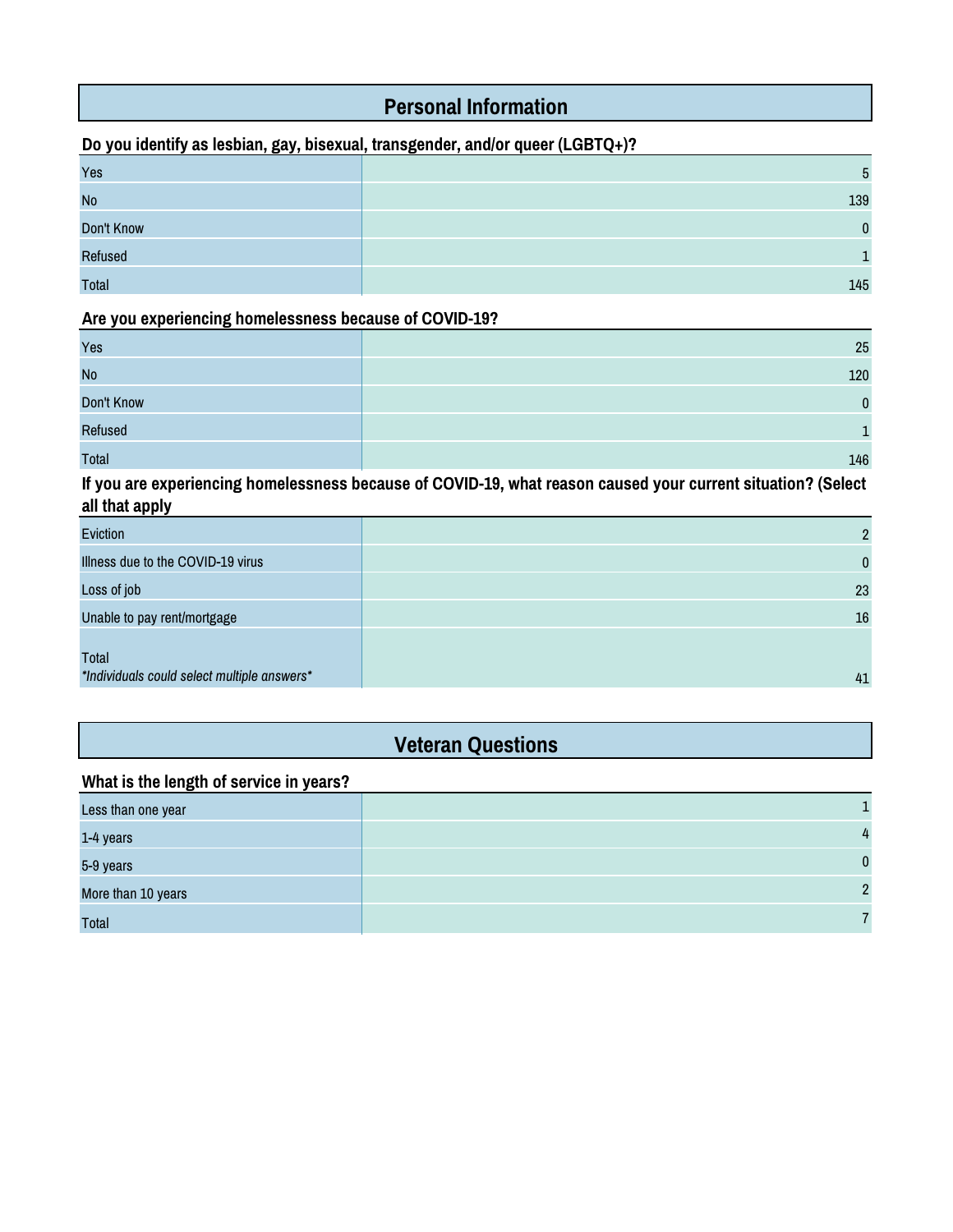### **Experience with Homelessness**

#### **Is this the first time you've been homeless?**

| Yes          | 74  |
|--------------|-----|
| <b>No</b>    | 68  |
| Don't Know   | c   |
| Refused      |     |
| <b>Total</b> | 146 |

#### **How old were you when you first became homeless?**

| Under 5 years old | $\mathbf{0}$ |
|-------------------|--------------|
| 5-12 years old    | $\mathbf{0}$ |
| 13-17 years old   | 4            |
| 18-24 years old   | 14           |
| 25-54 years old   | 37           |
| 55-61 years old   | 3            |
| 62+ years old     |              |
| Total             | 59           |

#### **How many months did you stay in shelter or on the streets over the past 3 years?**

| 0 to 3 months   | $18\,$         |
|-----------------|----------------|
| 4 to 6 months   | $6\phantom{1}$ |
| 7 to 11 months  | $15\,$         |
| 1 to 2 years    | 8              |
| 3 years or more | $\overline{7}$ |
| <b>Total</b>    | 54             |

#### **How many separate times have you stayed in sheltered or on the streets in the past 3 years?**

| Fewer than 4    | 54 |
|-----------------|----|
| 4 or more times | 9  |
| Don't Know      | 1. |
| <b>Refused</b>  | 1. |
| <b>Total</b>    | 65 |

#### **How many months have you been homeless this time?**

| 0 to 3 months   | 74  |
|-----------------|-----|
| 4 to 6 months   | 17  |
| 7 to 11 months  | 11  |
| 1 to 2 years    | 14  |
| 3 years or more | 14  |
| <b>Total</b>    | 130 |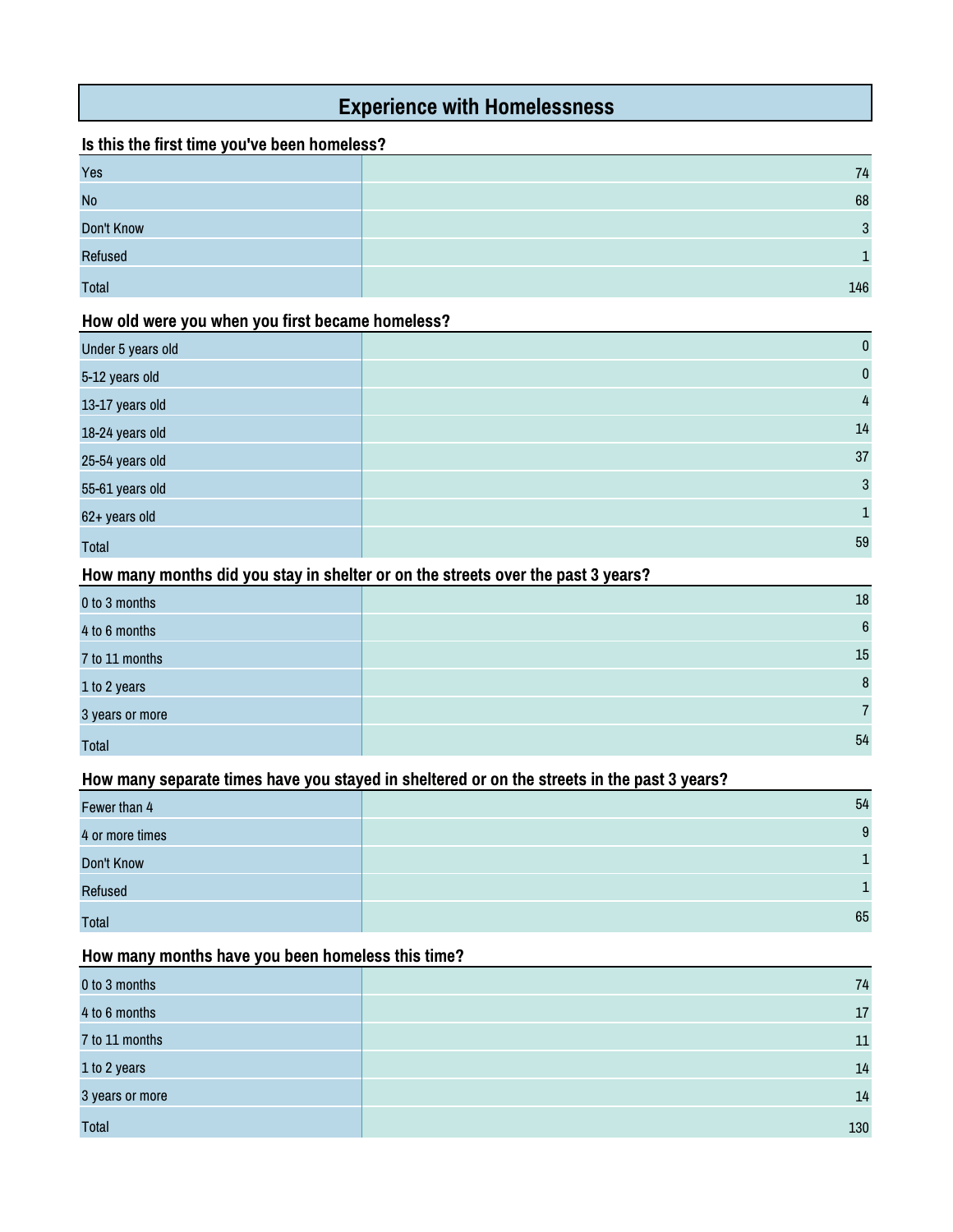### **Veteran Households**

### **Veteran Households with at Least One Adult and One Child**

| <b>Household and Person Breakdown</b>     |           |  |
|-------------------------------------------|-----------|--|
| <b>Total Number of Households</b>         | $\pmb{0}$ |  |
| <b>Total Number of Persons</b>            | 0         |  |
| <b>Total Number of Veterans</b>           | $\pmb{0}$ |  |
| Gender                                    |           |  |
| Female                                    | $\pmb{0}$ |  |
| Male                                      | $\pmb{0}$ |  |
| Transgender                               | $\pmb{0}$ |  |
| <b>Gender Non-conforming</b>              | $\pmb{0}$ |  |
| Ethnicity                                 |           |  |
| Non-Hispanic/Non-Latino                   | $\pmb{0}$ |  |
| Hispanic/Latino                           | $\pmb{0}$ |  |
| Race                                      |           |  |
| White                                     | $\pmb{0}$ |  |
| <b>Black or African-American</b>          | $\pmb{0}$ |  |
| Asian                                     | $\pmb{0}$ |  |
| American Indian or Alaska Native          | $\pmb{0}$ |  |
| Native Hawaiian or Other Pacific Islander | $\pmb{0}$ |  |
| <b>Multiple</b>                           | $\pmb{0}$ |  |
| <b>Chronically Homeless</b>               |           |  |
| <b>Total Number of Households</b>         | $\pmb{0}$ |  |
| <b>Total Number of Persons</b>            | $\pmb{0}$ |  |

Race

Gender



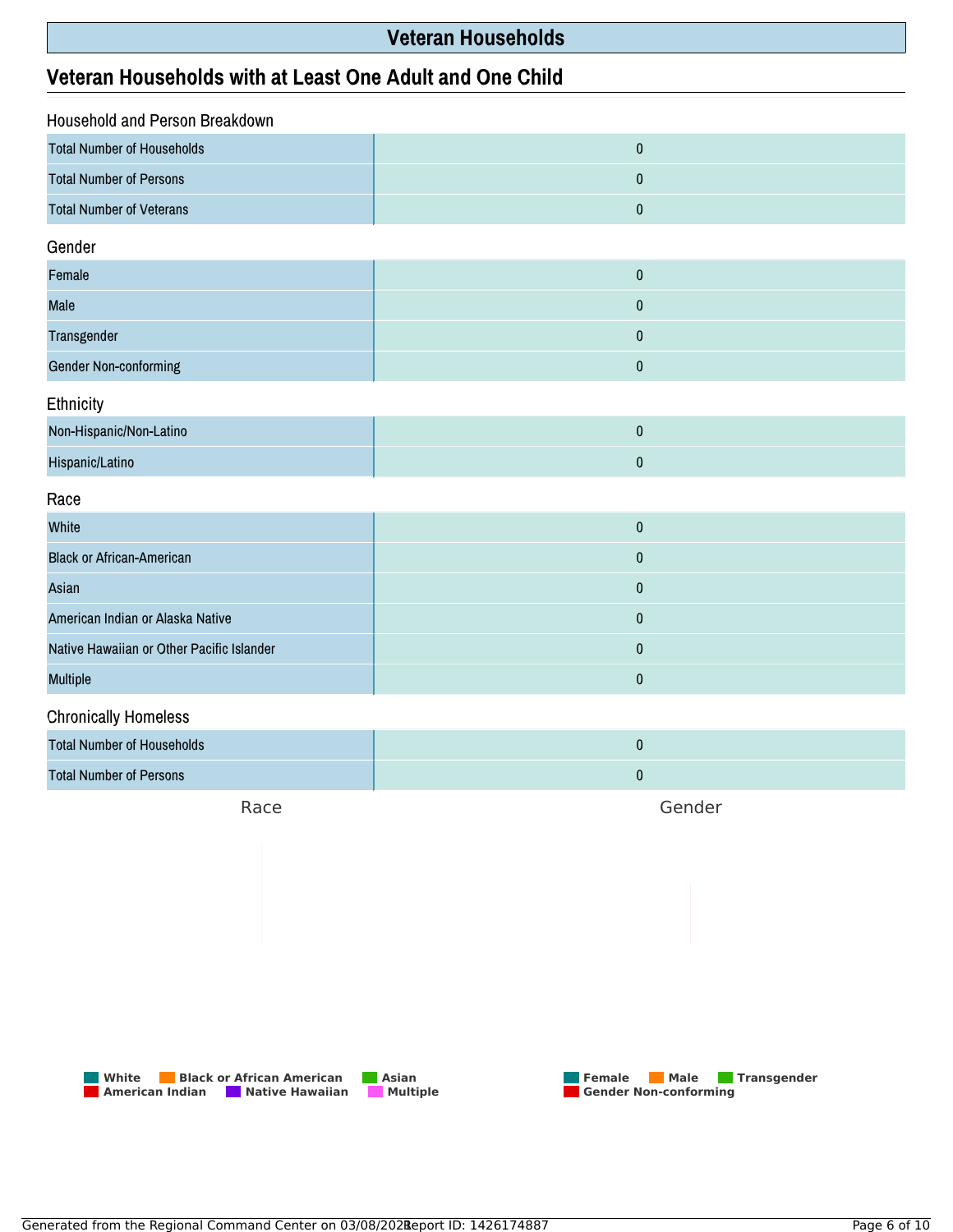### **Veteran Households without Children**

| Household and Person Breakdown            |                  |
|-------------------------------------------|------------------|
| <b>Total Number of Households</b>         | $\overline{7}$   |
| <b>Total Number of Persons</b>            | $\sqrt{7}$       |
| <b>Total Number of Veterans</b>           | $\overline{7}$   |
| Gender                                    |                  |
| Female                                    | $\overline{2}$   |
| Male                                      | $\sqrt{5}$       |
| Transgender                               | $\pmb{0}$        |
| <b>Gender Non-conforming</b>              | $\pmb{0}$        |
| Ethnicity                                 |                  |
| Non-Hispanic/Non-Latino                   | $\boldsymbol{6}$ |
| Hispanic/Latino                           | $\mathbf{1}$     |
| Race                                      |                  |
| White                                     | $\bf 6$          |
| <b>Black or African-American</b>          | $\mathbf 1$      |
| Asian                                     | $\pmb{0}$        |
| American Indian or Alaska Native          | $\pmb{0}$        |
| Native Hawaiian or Other Pacific Islander | $\pmb{0}$        |
| <b>Multiple</b>                           | $\pmb{0}$        |
| <b>Chronically Homeless</b>               |                  |
| <b>Total Number of Households</b>         | $\pmb{0}$        |
| <b>Total Number of Persons</b>            | $\pmb{0}$        |
| Race                                      | Gender           |

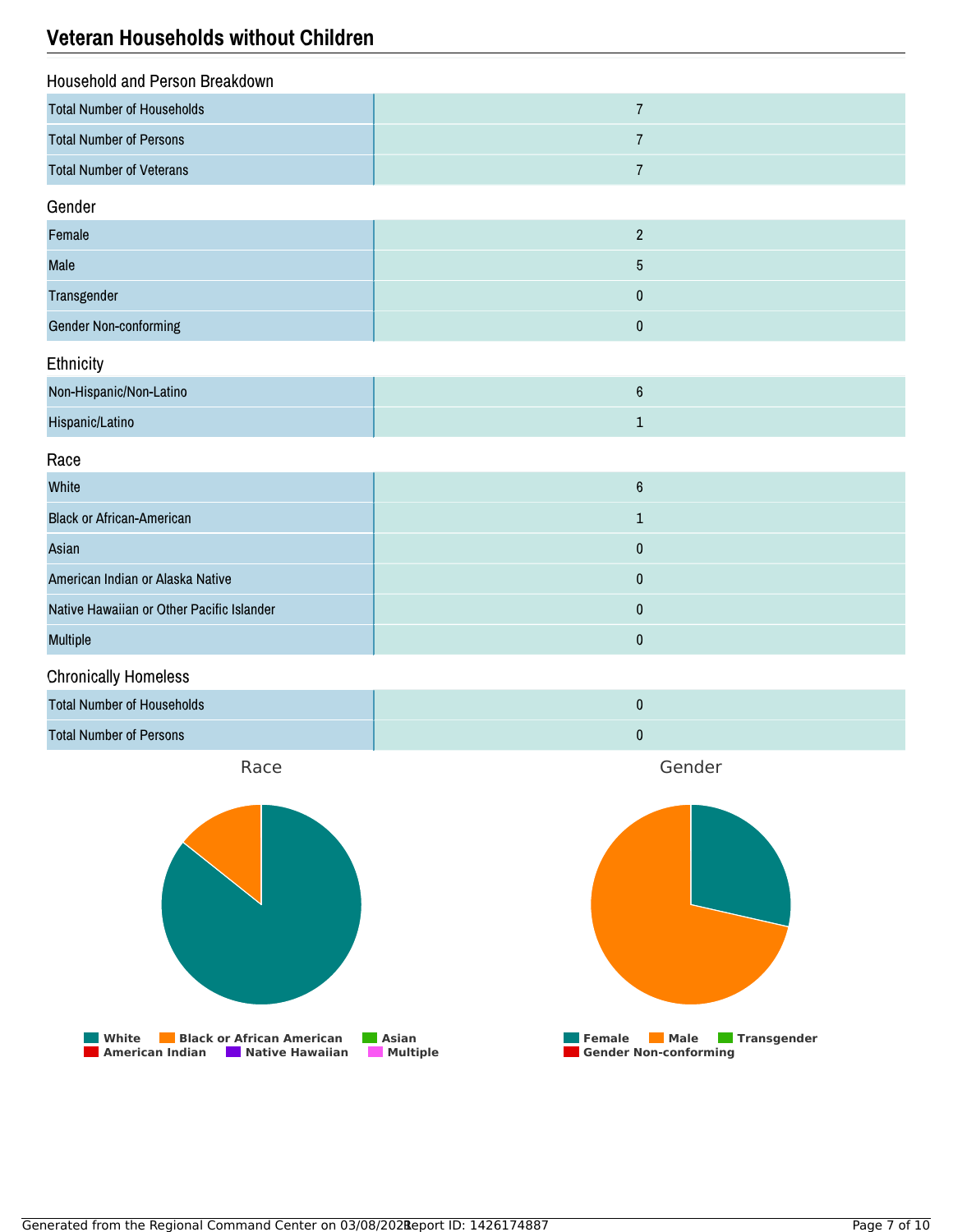### **Youth Households**

## **Unaccompanied Youth Households**

| <b>Household and Person Breakdown</b>              |    |
|----------------------------------------------------|----|
| Total Number of Unaccompanied Youth Households     | 10 |
| <b>Total Number of Unaccompanied Youth</b>         | 10 |
| Total Number of Unaccompanied Youth (under age 18) | 0  |
| Total Number of Unaccompanied Youth (18 to 24)     | 10 |
| Gender                                             |    |

| Female                |  |
|-----------------------|--|
| Male                  |  |
| Transgender           |  |
| Gender Non-conforming |  |

Ethnicity

| Non-Hispanic/Non-Latino |  |
|-------------------------|--|
| Hispanic/Latino         |  |

Race

| White                                     |  |
|-------------------------------------------|--|
| <b>Black or African-American</b>          |  |
| Asian                                     |  |
| American Indian or Alaska Native          |  |
| Native Hawaiian or Other Pacific Islander |  |
| <b>Multiple</b>                           |  |

#### Chronically Homeless

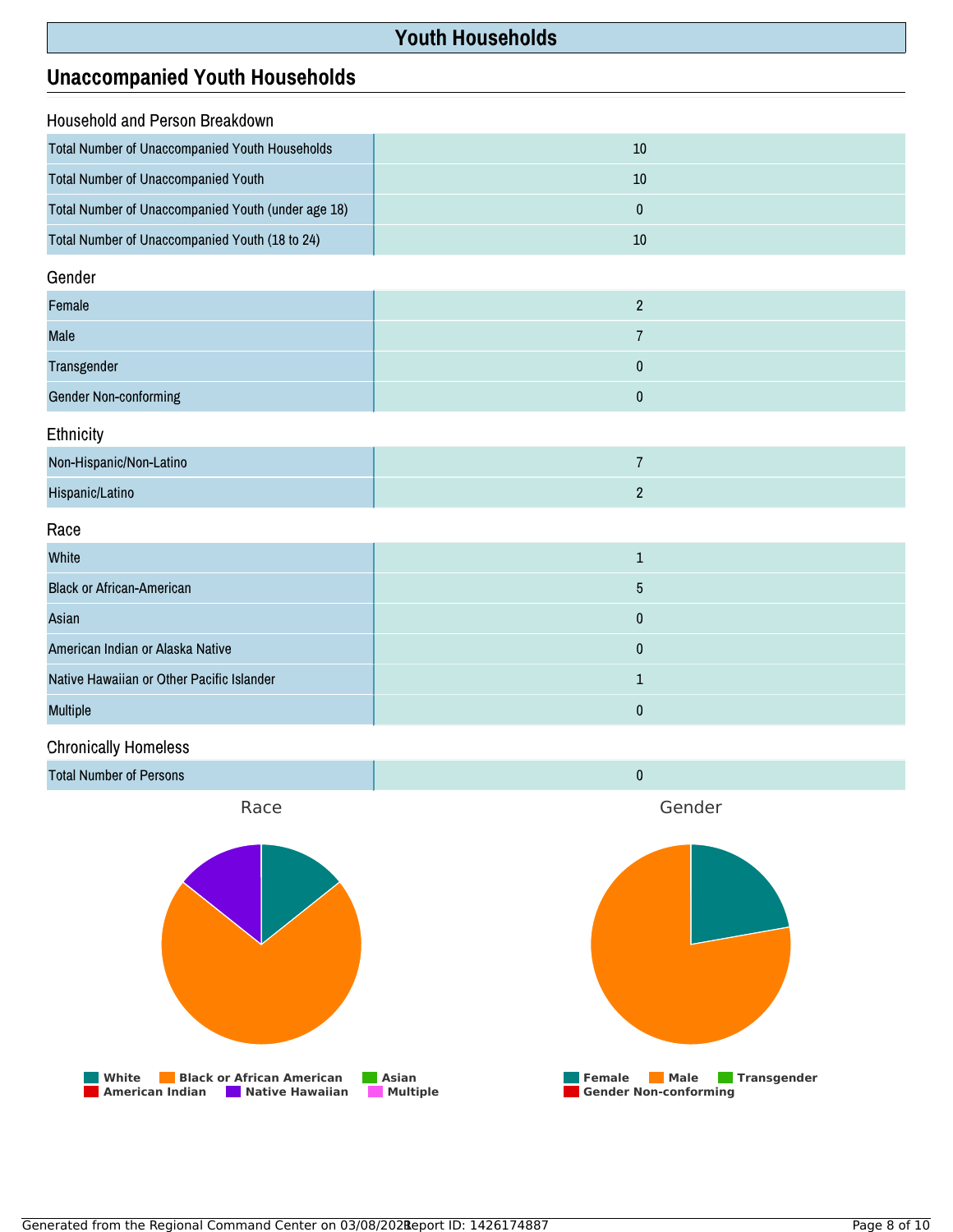### **Parenting Youth**

| Ч                                                     |              |
|-------------------------------------------------------|--------------|
| Household and Person Breakdown                        |              |
| <b>Total Number of Parenting Youth Households</b>     | $\sqrt{3}$   |
| Total Number of Persons in Parenting Youth Households | $12\,$       |
| <b>Total Parenting Youth</b>                          | $\sqrt{3}$   |
| Total Children in Parenting Youth Households          | $9\,$        |
| Number of Parenting Youth Under 18                    | $\pmb{0}$    |
| Children in Households with Parenting Youth Under 18  | $\pmb{0}$    |
| Number of Parenting Youth 18 to 24                    | $\sqrt{3}$   |
| Children in Households with Parenting Youth 18 to 24  | $9\,$        |
| Gender                                                |              |
| Female                                                | $\mathbf{3}$ |
| Male                                                  | $\pmb{0}$    |
| Transgender                                           | $\pmb{0}$    |
| <b>Gender Non-conforming</b>                          | $\pmb{0}$    |
| Ethnicity                                             |              |
| Non-Hispanic/Non-Latino                               | $\pmb{0}$    |
| Hispanic/Latino                                       | $\mathbf{3}$ |
| Race                                                  |              |
| White                                                 | $\sqrt{3}$   |
| <b>Black or African-American</b>                      | $\pmb{0}$    |
| Asian                                                 | $\pmb{0}$    |
| American Indian or Alaska Native                      | $\pmb{0}$    |
| Native Hawaiian or Other Pacific Islander             | $\pmb{0}$    |
| <b>Multiple</b>                                       | $\pmb{0}$    |
| <b>Chronically Homeless</b>                           |              |
| <b>Total Number of Households</b>                     | $\pmb{0}$    |
| <b>Total Number of Persons</b>                        | $\pmb{0}$    |
| Race                                                  | Gender       |
|                                                       |              |

**White Black or African American Asian American Indian Native Hawaiian Multiple** **Female Male Transgender**

**Gender Non-conforming**